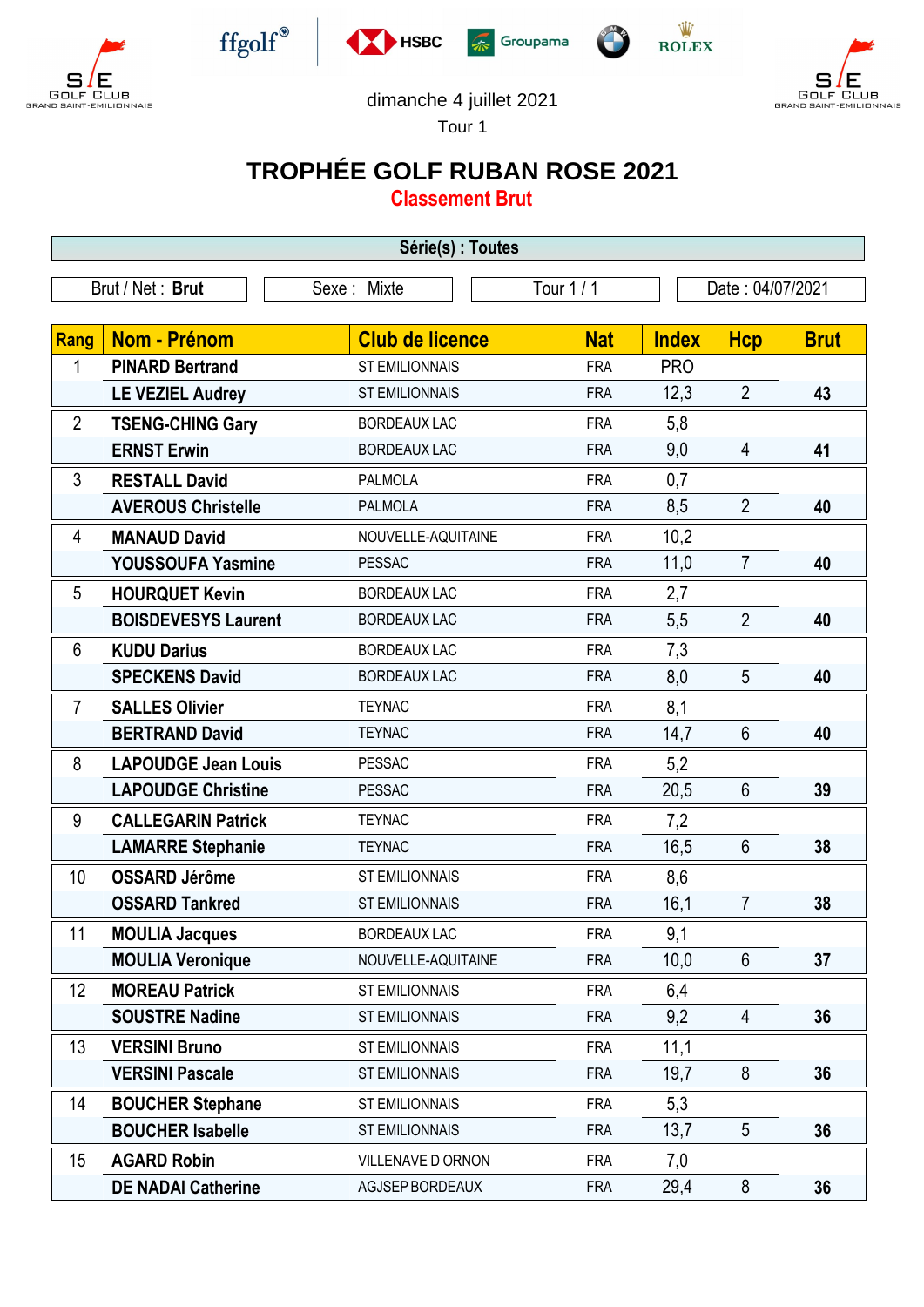| <b>Rang</b> | <b>Nom - Prénom</b>            | <b>Club de licence</b> | <b>Nat</b> | <b>Index</b> | <b>Hcp</b>      | <b>Brut</b> |
|-------------|--------------------------------|------------------------|------------|--------------|-----------------|-------------|
| 16          | <b>DEVILLIERS Gérard</b>       | <b>BORDEAUX LAC</b>    | <b>FRA</b> | 6,9          |                 |             |
|             | <b>DEVILLIERS Veronique</b>    | <b>BORDEAUX LAC</b>    | <b>FRA</b> | 39           | 10              | 35          |
| 17          | <b>DELBEZ Joel</b>             | <b>BORDEAUX LAC</b>    | <b>FRA</b> | 4,8          |                 |             |
|             | <b>LEUX Marie Françoise</b>    | DASSAULT BORDEA        | <b>FRA</b> | 26,6         | $\overline{7}$  | 34          |
| 18          | <b>BENEY Emilie</b>            | <b>TEYNAC</b>          | <b>FRA</b> | 7,5          |                 |             |
|             | <b>BENEY Yves</b>              | <b>TEYNAC</b>          | <b>FRA</b> | 21,8         | $\overline{7}$  | 34          |
| 19          | <b>PAILLER Bertrand</b>        | <b>ST EMILIONNAIS</b>  | <b>FRA</b> | 12,3         |                 |             |
|             | <b>DESIR Paul</b>              | <b>ST EMILIONNAIS</b>  | <b>FRA</b> | 20,9         | 9               | 34          |
| 20          | <b>DEVIER Nicole</b>           | CAMEYRAC               | <b>FRA</b> | 13,4         |                 |             |
|             | <b>DEVIER Marie Helene</b>     | CAMEYRAC               | <b>FRA</b> | 54           | 15              | 34          |
| 21          | <b>CAMP Edna</b>               | <b>BORDEAUX LAC</b>    | <b>FRA</b> | 13,2         |                 |             |
|             | <b>GERARD Kim</b>              | <b>BORDEAUX LAC</b>    | <b>FRA</b> | 13,3         | 8               | 34          |
| 22          | <b>BENHAIM Norbert</b>         | DASSAULT BORDEA        | <b>FRA</b> | 12,9         |                 |             |
|             | <b>SALVIGNOL Sandrine</b>      | NOUVELLE-AQUITAINE     | <b>FRA</b> | 24,1         | 10              | 33          |
| 23          | <b>KERAMIDAS Georges</b>       | <b>MEDOC</b>           | <b>FRA</b> | 7,5          |                 |             |
|             | <b>LAUTISSIER Sylvie</b>       | <b>MEDOC</b>           | <b>FRA</b> | 37           | 10              | 33          |
| 24          | <b>CASTAY Nathalie</b>         | <b>ST EMILIONNAIS</b>  | <b>FRA</b> | 10,4         |                 |             |
|             | <b>COLLIN Katia</b>            | <b>TEYNAC</b>          | <b>FRA</b> | 46           | 13              | 33          |
| 25          | <b>ALAVOINE IRJUD Béatrice</b> | <b>ST EMILIONNAIS</b>  | <b>FRA</b> | 5,4          |                 |             |
|             | <b>FOUSSAT Nicolas</b>         | <b>ST EMILIONNAIS</b>  | <b>FRA</b> | 15,3         | 5               | 33          |
| 26          | <b>BOURDY Caroline</b>         | <b>TEYNAC</b>          | <b>FRA</b> | 11,3         |                 |             |
|             | <b>BONICHON Henri</b>          | <b>TEYNAC</b>          | <b>FRA</b> | 54           | 15              | 32          |
| 27          | <b>RAJAONARIVONY Tsiry</b>     | <b>BORDEAUX LAC</b>    | <b>FRA</b> | 14,4         |                 |             |
|             | <b>JACQUET Olivier</b>         | <b>ARCACHON</b>        | <b>FRA</b> | 18,0         | 10 <sup>°</sup> | 32          |
| 28          | <b>FAGOT Hervé</b>             | DASSAULT BORDEA        | <b>FRA</b> | 14,4         |                 |             |
|             | <b>CASTERA Claude</b>          | DASSAULT BORDEA        | <b>FRA</b> | 24,0         | 11              | 31          |
| 29          | <b>LAPOUDGE Philippe</b>       | <b>PESSAC</b>          | <b>FRA</b> | 9,6          |                 |             |
|             | <b>BEAUNE Nadine</b>           | AIGUILLES VERTE        | <b>FRA</b> | 23,7         | 8               | 31          |
| 30          | <b>BOUCHET Jean Louis</b>      | <b>ST EMILIONNAIS</b>  | <b>FRA</b> | 10,9         |                 |             |
|             | <b>RERAU Christophe</b>        | <b>ST EMILIONNAIS</b>  | <b>FRA</b> | 14,1         | $\overline{7}$  | 30          |
| 31          | <b>TREVILLE Laurence</b>       | <b>MEDOC</b>           | <b>FRA</b> | 13,5         |                 |             |
|             | <b>BAUTHEAS Carole</b>         | <b>MEDOC</b>           | <b>FRA</b> | 13,6         | 8               | 30          |
| 32          | <b>LOZACH Pascal</b>           | <b>TEYNAC</b>          | <b>FRA</b> | 15,1         |                 |             |
|             | <b>CAYLA Marie-Laure</b>       | <b>TEYNAC</b>          | <b>FRA</b> | 30,7         | 12              | 29          |
| 33          | <b>TRICHET Eglantine</b>       | <b>NANTES ERDRE</b>    | <b>FRA</b> | 12,0         |                 |             |
|             | <b>BONIN Karine</b>            | <b>BORDEAUX LAC</b>    | <b>FRA</b> | 22,8         | 9               | 29          |
| 34          | <b>DE WINDT Ariane</b>         | CARQUEFOU              | <b>FRA</b> | 10,4         |                 |             |
|             | <b>DE ROCHEMONTEIX Pierre</b>  | NOUVELLE-AQUITAINE     | <b>FRA</b> | 19,0         | 8               | 29          |
| 35          | <b>DEGREMONT Pierre</b>        | <b>ISLE ADAM</b>       | <b>FRA</b> | 17,4         |                 |             |
|             | <b>GARNAUD Etienne</b>         | <b>GRAVES SAUTERNA</b> | <b>FRA</b> | 22,3         | 11              | 28          |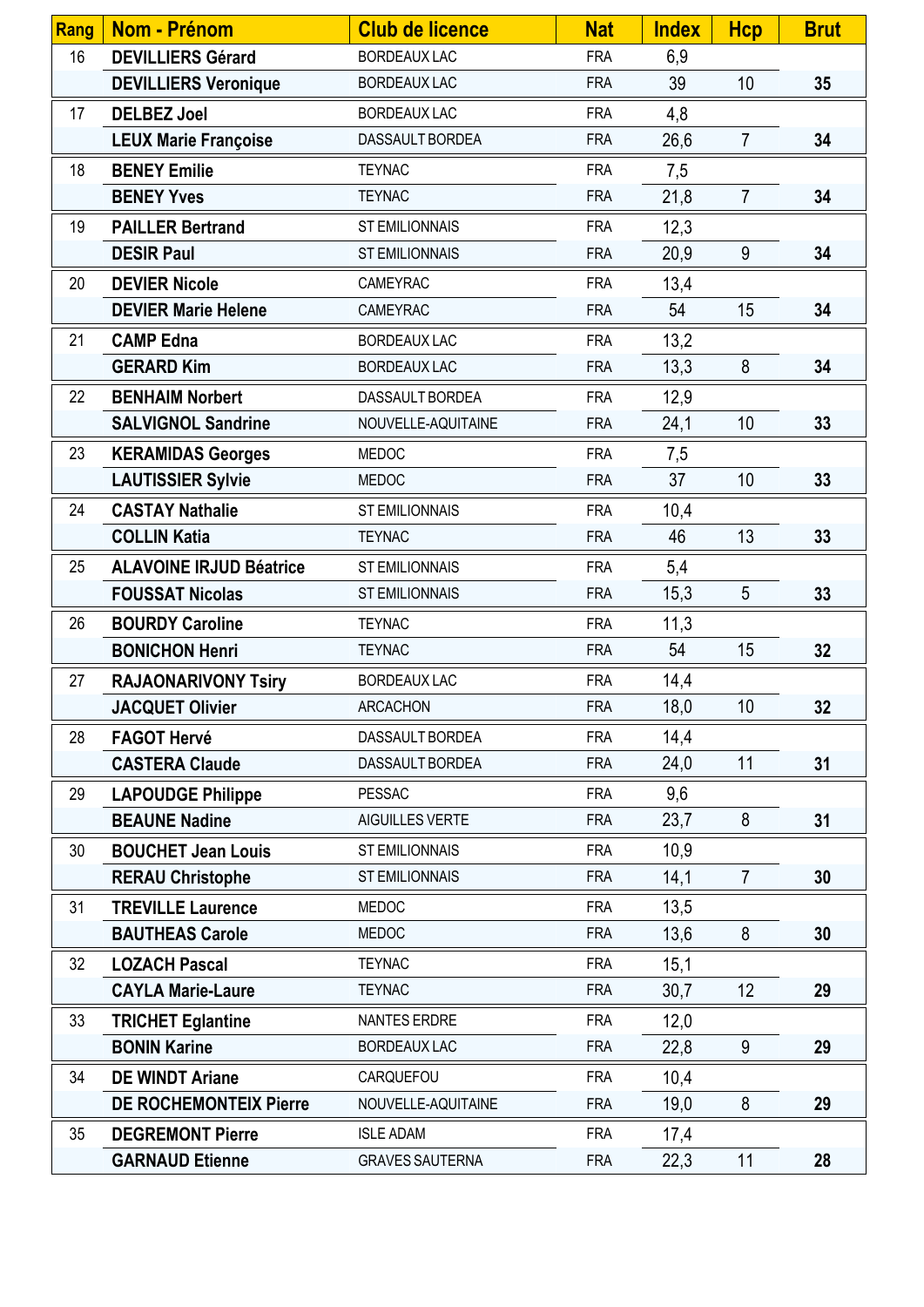| Rang | Nom - Prénom                   | <b>Club de licence</b> | <b>Nat</b> | <b>Index</b> | <b>Hcp</b> | <b>Brut</b> |
|------|--------------------------------|------------------------|------------|--------------|------------|-------------|
| 36   | <b>MALIGNE Gilles</b>          | <b>PESSAC</b>          | <b>FRA</b> | 10,6         |            |             |
|      | <b>MALIGNE Jo</b>              | <b>PESSAC</b>          | <b>FRA</b> | 21,4         | 8          | 27          |
| 37   | <b>LE GOUZOUGUEC Yannick</b>   | <b>ST EMILIONNAIS</b>  | <b>FRA</b> | 12,4         |            |             |
|      | LE GOUZOUGUEC Elisabeth        | <b>ST EMILIONNAIS</b>  | <b>FRA</b> | 18,2         | 9          | 27          |
| 38   | <b>BERTIN-CHAPON Charlotte</b> | <b>BORDEAUX LAC</b>    | <b>FRA</b> | 13,2         |            |             |
|      | <b>TROUSSARD Pascale</b>       | <b>BORDEAUX LAC</b>    | <b>FRA</b> | 22,1         | 10         | 27          |
| 39   | <b>COMBE Ghislaine</b>         | <b>BORDEAUX LAC</b>    | <b>FRA</b> | 18,1         |            |             |
|      | <b>RAYNAUD Alain</b>           | CAISSE BORDEAUX        | <b>FRA</b> | 23,0         | 12         | 27          |
| 40   | <b>LE JALU Hermann</b>         | <b>MEDOC</b>           | <b>FRA</b> | 16,7         |            |             |
|      | <b>DUBOSCQ Sonia</b>           | NOUVELLE-AQUITAINE     | <b>FRA</b> | 21,8         | 11         | 26          |
| 41   | <b>GRAND-MOURSEL Pascal</b>    | <b>PESSAC</b>          | <b>FRA</b> | 15,2         |            |             |
|      | <b>GRAND-MOURSEL Fabienne</b>  | <b>PESSAC</b>          | <b>FRA</b> | 24,3         | 11         | 25          |
| 42   | <b>GOYHENEIX Jean</b>          | <b>TEYNAC</b>          | <b>FRA</b> | 15,8         |            |             |
|      | <b>GOYHENEIX Christine</b>     | <b>TEYNAC</b>          | <b>FRA</b> | 16,9         | 10         | 25          |
| 43   | <b>LAURENT Pierre</b>          | <b>ST EMILIONNAIS</b>  | <b>FRA</b> | 17,2         |            |             |
|      | <b>LAURENT Gerard</b>          | AIGUILLES VERTE        | <b>FRA</b> | 23,0         | 12         | 25          |
| 44   | <b>FAIVRE Alain</b>            | CHU SPORTS             | <b>FRA</b> | 22,4         |            |             |
|      | <b>FAIVRE Anne-Marie</b>       | CHU SPORTS             | <b>FRA</b> | 23,3         | 14         | 24          |
| 45   | <b>SAINT-LOUBOUE Michel</b>    | <b>ST EMILIONNAIS</b>  | <b>FRA</b> | 12,0         |            |             |
|      | <b>SAINT-LOUBOUE Florence</b>  | <b>ST EMILIONNAIS</b>  | <b>FRA</b> | 22,3         | 9          | 24          |
| 46   | <b>THIOU Catherine</b>         | <b>ST EMILIONNAIS</b>  | <b>FRA</b> | 28,5         |            |             |
|      | <b>THIOU Thomas</b>            | <b>ST EMILIONNAIS</b>  | <b>FRA</b> | 35,2         | 18         | 24          |
| 47   | <b>CAYLA Pierre</b>            | <b>HOSSEGOR</b>        | <b>FRA</b> | 15,1         |            |             |
|      | <b>CAYLA Nicole</b>            | <b>HOSSEGOR</b>        | <b>FRA</b> | 26,4         | 11         | 23          |
| 48   | <b>STRATTA Patrick</b>         | <b>TEYNAC</b>          | <b>FRA</b> | 12,6         |            |             |
|      | <b>SALLES Regis</b>            | <b>TEYNAC</b>          | <b>FRA</b> | 24,3         | 10         | 23          |
| 49   | <b>DESANLIS Thierry</b>        | CEA CESTA              | <b>FRA</b> | 19,9         |            |             |
|      | <b>KING Philippe</b>           | <b>BORDEAUX LAC</b>    | <b>FRA</b> | 54           | 18         | 22          |
| 50   | <b>MAARFI Abdou</b>            | <b>TEYNAC</b>          | <b>FRA</b> | 27,5         |            |             |
|      | <b>DUCOURNEAU Patrick</b>      | <b>TEYNAC</b>          | <b>FRA</b> | 34,1         | 18         | 22          |
| 51   | <b>NOUVEAU Jean Luc</b>        | <b>ST EMILIONNAIS</b>  | <b>FRA</b> | 24,6         |            |             |
|      | <b>NOUVEAU Lydia</b>           | <b>ST EMILIONNAIS</b>  | <b>FRA</b> | 34,4         | 17         | 21          |
| 52   | <b>BECOT Dominique</b>         | <b>TEYNAC</b>          | <b>FRA</b> | 16,4         |            |             |
|      | <b>LEMIRE Nathalie</b>         | <b>TEYNAC</b>          | <b>FRA</b> | 30,5         | 12         | 21          |
| 53   | <b>PAPIN Dominique</b>         | <b>TREMEREUC</b>       | <b>FRA</b> | 23,5         |            |             |
|      | <b>PAPIN Jacques</b>           | <b>TREMEREUC</b>       | <b>FRA</b> | 26,6         | 15         | 21          |
| 54   | <b>BRUNA Catherine</b>         | <b>ST EMILIONNAIS</b>  | <b>FRA</b> | 18,3         |            |             |
|      | <b>SADOUN Sophie</b>           | CAMEYRAC               | <b>FRA</b> | 37           | 14         | 20          |
| 55   | <b>BARNETCHE Solene</b>        | <b>ST EMILIONNAIS</b>  | <b>FRA</b> | 21,6         |            |             |
|      | <b>SCHULTZ-ESCHMANN Andrée</b> | <b>BORDEAUX LAC</b>    | <b>FRA</b> | 30,0         | 14         | 20          |